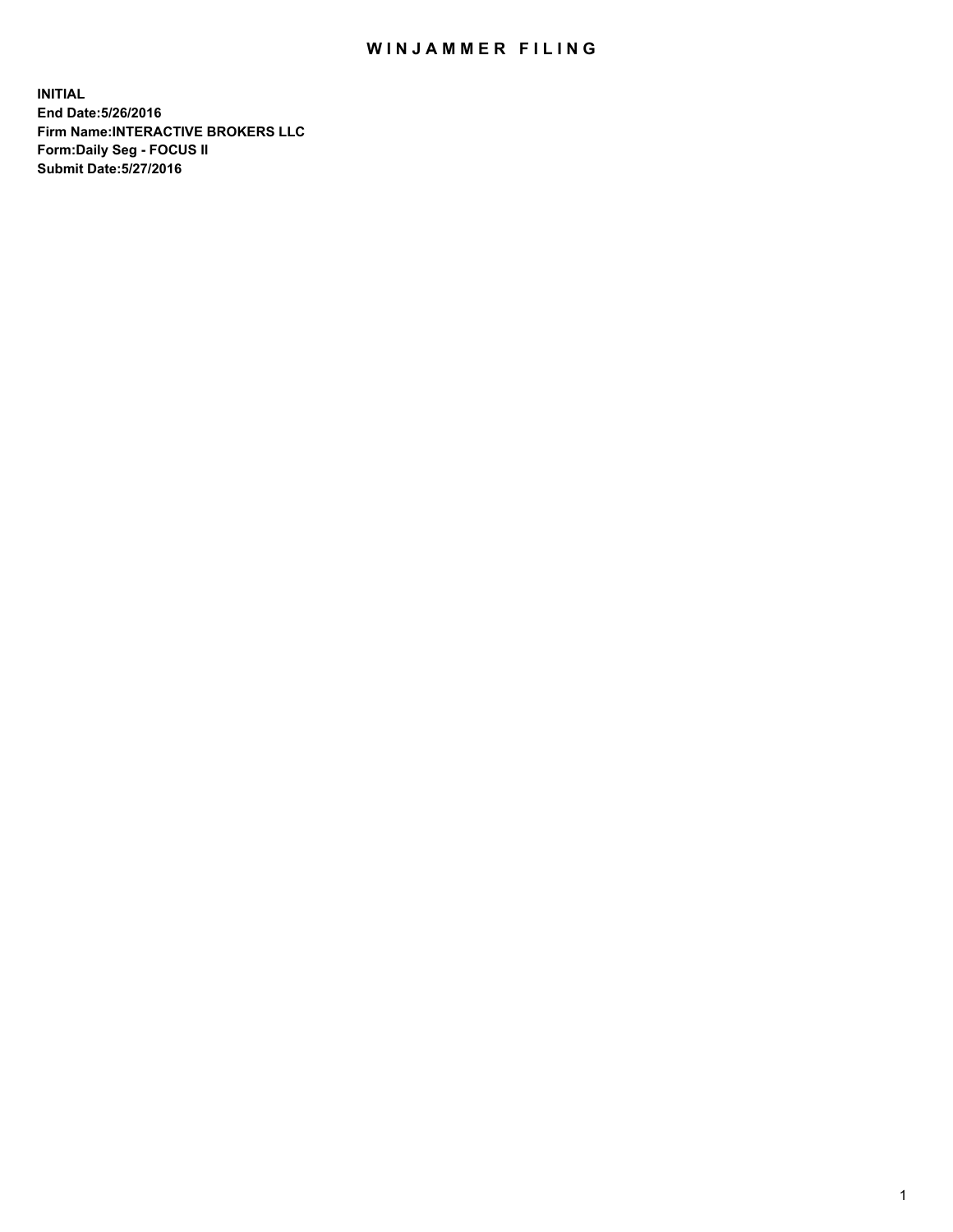## **INITIAL End Date:5/26/2016 Firm Name:INTERACTIVE BROKERS LLC Form:Daily Seg - FOCUS II Submit Date:5/27/2016 Daily Segregation - Cover Page**

| Name of Company<br><b>Contact Name</b><br><b>Contact Phone Number</b><br><b>Contact Email Address</b>                                                                                                                                                                                                                          | <b>INTERACTIVE BROKERS LLC</b><br><b>James Menicucci</b><br>203-618-8085<br>jmenicucci@interactivebrokers.c<br>om |
|--------------------------------------------------------------------------------------------------------------------------------------------------------------------------------------------------------------------------------------------------------------------------------------------------------------------------------|-------------------------------------------------------------------------------------------------------------------|
| FCM's Customer Segregated Funds Residual Interest Target (choose one):<br>a. Minimum dollar amount: ; or<br>b. Minimum percentage of customer segregated funds required:%; or<br>c. Dollar amount range between: and; or<br>d. Percentage range of customer segregated funds required between:% and%.                          | $\overline{\mathbf{0}}$<br>0<br>155,000,000 245,000,000<br>0 <sub>0</sub>                                         |
| FCM's Customer Secured Amount Funds Residual Interest Target (choose one):<br>a. Minimum dollar amount: ; or<br>b. Minimum percentage of customer secured funds required:%; or<br>c. Dollar amount range between: and; or<br>d. Percentage range of customer secured funds required between: % and %.                          | $\overline{\mathbf{0}}$<br>0<br>80,000,000 120,000,000<br>00                                                      |
| FCM's Cleared Swaps Customer Collateral Residual Interest Target (choose one):<br>a. Minimum dollar amount: ; or<br>b. Minimum percentage of cleared swaps customer collateral required:% ; or<br>c. Dollar amount range between: and; or<br>d. Percentage range of cleared swaps customer collateral required between:% and%. | $\overline{\mathbf{0}}$<br>$\overline{\mathbf{0}}$<br>0 <sub>0</sub><br><u>00</u>                                 |

Attach supporting documents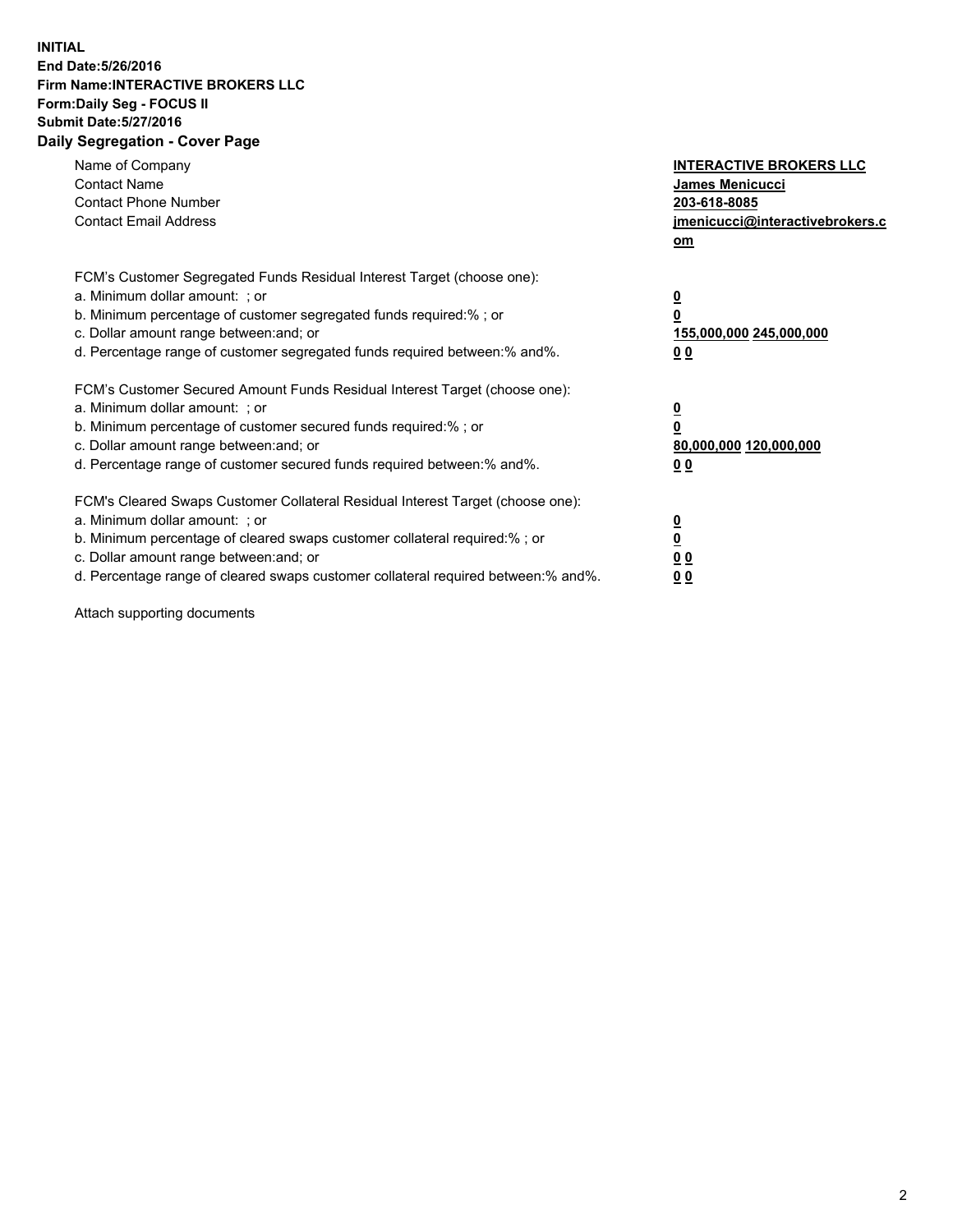## **INITIAL End Date:5/26/2016 Firm Name:INTERACTIVE BROKERS LLC Form:Daily Seg - FOCUS II Submit Date:5/27/2016 Daily Segregation - Secured Amounts**

|                | Daily Ocglegation - Occuled Amounts                                                                        |                                  |
|----------------|------------------------------------------------------------------------------------------------------------|----------------------------------|
|                | Foreign Futures and Foreign Options Secured Amounts                                                        |                                  |
|                | Amount required to be set aside pursuant to law, rule or regulation of a foreign                           | $0$ [7305]                       |
|                | government or a rule of a self-regulatory organization authorized thereunder                               |                                  |
| 1.             | Net ledger balance - Foreign Futures and Foreign Option Trading - All Customers                            |                                  |
|                | A. Cash                                                                                                    | 288,475,283 [7315]               |
|                | B. Securities (at market)                                                                                  | $0$ [7317]                       |
| 2.             | Net unrealized profit (loss) in open futures contracts traded on a foreign board of trade                  | 8,401,737 [7325]                 |
| 3.             | Exchange traded options                                                                                    |                                  |
|                | a. Market value of open option contracts purchased on a foreign board of trade                             | 47,677 [7335]                    |
|                | b. Market value of open contracts granted (sold) on a foreign board of trade                               | -31,359 [7337]                   |
| 4.             | Net equity (deficit) (add lines 1.2. and 3.)                                                               | 296,893,338 [7345]               |
| 5.             | Account liquidating to a deficit and account with a debit balances - gross amount                          | 65,656 [7351]                    |
|                | Less: amount offset by customer owned securities                                                           | 0 [7352] 65,656 [7354]           |
| 6.             | Amount required to be set aside as the secured amount - Net Liquidating Equity                             | 296,958,994 [7355]               |
|                | Method (add lines 4 and 5)                                                                                 |                                  |
| 7.             | Greater of amount required to be set aside pursuant to foreign jurisdiction (above) or line                | 296,958,994 [7360]               |
|                | 6.                                                                                                         |                                  |
|                | FUNDS DEPOSITED IN SEPARATE REGULATION 30.7 ACCOUNTS                                                       |                                  |
| $\mathbf{1}$ . | Cash in banks                                                                                              |                                  |
|                | A. Banks located in the United States                                                                      | 200,000 [7500]                   |
|                | B. Other banks qualified under Regulation 30.7                                                             | 0 [7520] 200,000 [7530]          |
| 2.             | Securities                                                                                                 |                                  |
|                | A. In safekeeping with banks located in the United States                                                  | 352,052,990 [7540]               |
|                | B. In safekeeping with other banks qualified under Regulation 30.7                                         | 0 [7560] 352,052,990 [7570]      |
| 3.             | Equities with registered futures commission merchants                                                      |                                  |
|                | A. Cash                                                                                                    | $0$ [7580]                       |
|                | <b>B.</b> Securities                                                                                       | $0$ [7590]                       |
|                | C. Unrealized gain (loss) on open futures contracts                                                        | $0$ [7600]                       |
|                | D. Value of long option contracts                                                                          | $0$ [7610]                       |
|                | E. Value of short option contracts                                                                         | 0 [7615] 0 [7620]                |
| 4.             | Amounts held by clearing organizations of foreign boards of trade                                          |                                  |
|                | A. Cash                                                                                                    | $0$ [7640]                       |
|                | <b>B.</b> Securities                                                                                       | $0$ [7650]                       |
|                | C. Amount due to (from) clearing organization - daily variation                                            | $0$ [7660]                       |
|                | D. Value of long option contracts                                                                          | $0$ [7670]                       |
|                | E. Value of short option contracts                                                                         | 0 [7675] 0 [7680]                |
| 5.             | Amounts held by members of foreign boards of trade                                                         |                                  |
|                | A. Cash                                                                                                    | 62,867,232 [7700]                |
|                | <b>B.</b> Securities                                                                                       | 2,400,274 [7710]                 |
|                | C. Unrealized gain (loss) on open futures contracts                                                        | $0$ [7720]                       |
|                | D. Value of long option contracts                                                                          | 47,679 [7730]                    |
|                | E. Value of short option contracts                                                                         | -31,359 [7735] 65,283,826 [7740] |
| 6.             | Amounts with other depositories designated by a foreign board of trade                                     | 0 [7760]                         |
| 7.             | Segregated funds on hand                                                                                   | $0$ [7765]                       |
| 8.             | Total funds in separate section 30.7 accounts                                                              | 417,536,816 [7770]               |
| 9.             | Excess (deficiency) Set Aside for Secured Amount (subtract line 7 Secured Statement<br>Page 1 from Line 8) | 120,577,822 [7380]               |
| 10.            | Management Target Amount for Excess funds in separate section 30.7 accounts                                | 80,000,000 [7780]                |
| 11.            | Excess (deficiency) funds in separate 30.7 accounts over (under) Management Target                         | 40,577,822 [7785]                |
|                |                                                                                                            |                                  |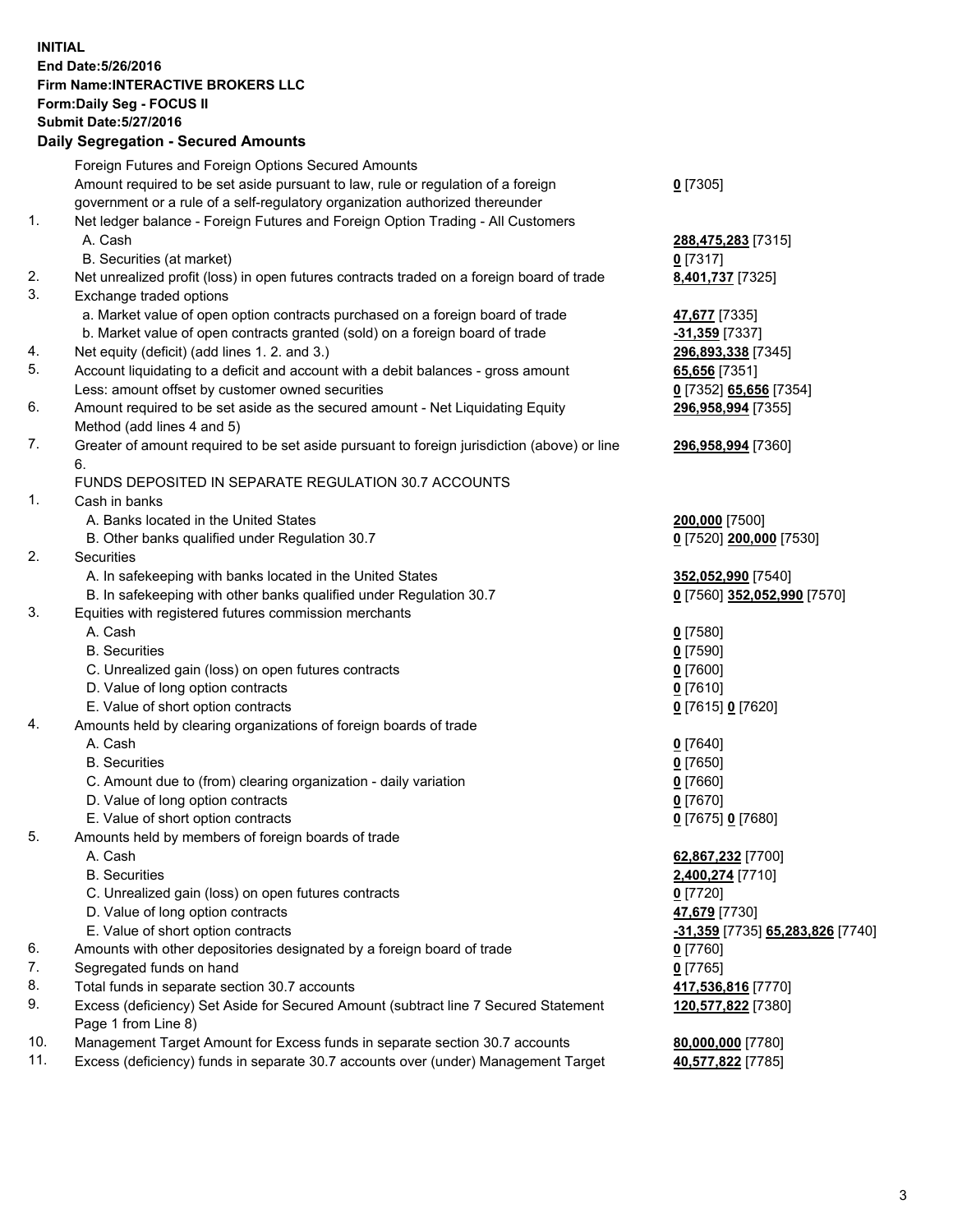**INITIAL End Date:5/26/2016 Firm Name:INTERACTIVE BROKERS LLC Form:Daily Seg - FOCUS II Submit Date:5/27/2016 Daily Segregation - Segregation Statement** SEGREGATION REQUIREMENTS(Section 4d(2) of the CEAct) 1. Net ledger balance A. Cash **2,808,673,813** [7010] B. Securities (at market) **0** [7020] 2. Net unrealized profit (loss) in open futures contracts traded on a contract market **-20,562,697** [7030] 3. Exchange traded options A. Add market value of open option contracts purchased on a contract market **96,631,733** [7032] B. Deduct market value of open option contracts granted (sold) on a contract market **-167,016,824** [7033] 4. Net equity (deficit) (add lines 1, 2 and 3) **2,717,726,025** [7040] 5. Accounts liquidating to a deficit and accounts with debit balances - gross amount **61,865** [7045] Less: amount offset by customer securities **0** [7047] **61,865** [7050] 6. Amount required to be segregated (add lines 4 and 5) **2,717,787,890** [7060] FUNDS IN SEGREGATED ACCOUNTS 7. Deposited in segregated funds bank accounts A. Cash **218,476,525** [7070] B. Securities representing investments of customers' funds (at market) **1,667,805,967** [7080] C. Securities held for particular customers or option customers in lieu of cash (at market) **0** [7090] 8. Margins on deposit with derivatives clearing organizations of contract markets A. Cash **100,163,995** [7100] B. Securities representing investments of customers' funds (at market) **1,008,826,101** [7110] C. Securities held for particular customers or option customers in lieu of cash (at market) **0** [7120] 9. Net settlement from (to) derivatives clearing organizations of contract markets **-2,501,963** [7130] 10. Exchange traded options A. Value of open long option contracts **96,630,752** [7132] B. Value of open short option contracts **-167,015,894** [7133] 11. Net equities with other FCMs A. Net liquidating equity **0** [7140] B. Securities representing investments of customers' funds (at market) **0** [7160] C. Securities held for particular customers or option customers in lieu of cash (at market) **0** [7170] 12. Segregated funds on hand **0** [7150] 13. Total amount in segregation (add lines 7 through 12) **2,922,385,483** [7180] 14. Excess (deficiency) funds in segregation (subtract line 6 from line 13) **204,597,593** [7190] 15. Management Target Amount for Excess funds in segregation **155,000,000** [7194] **49,597,593** [7198]

16. Excess (deficiency) funds in segregation over (under) Management Target Amount Excess